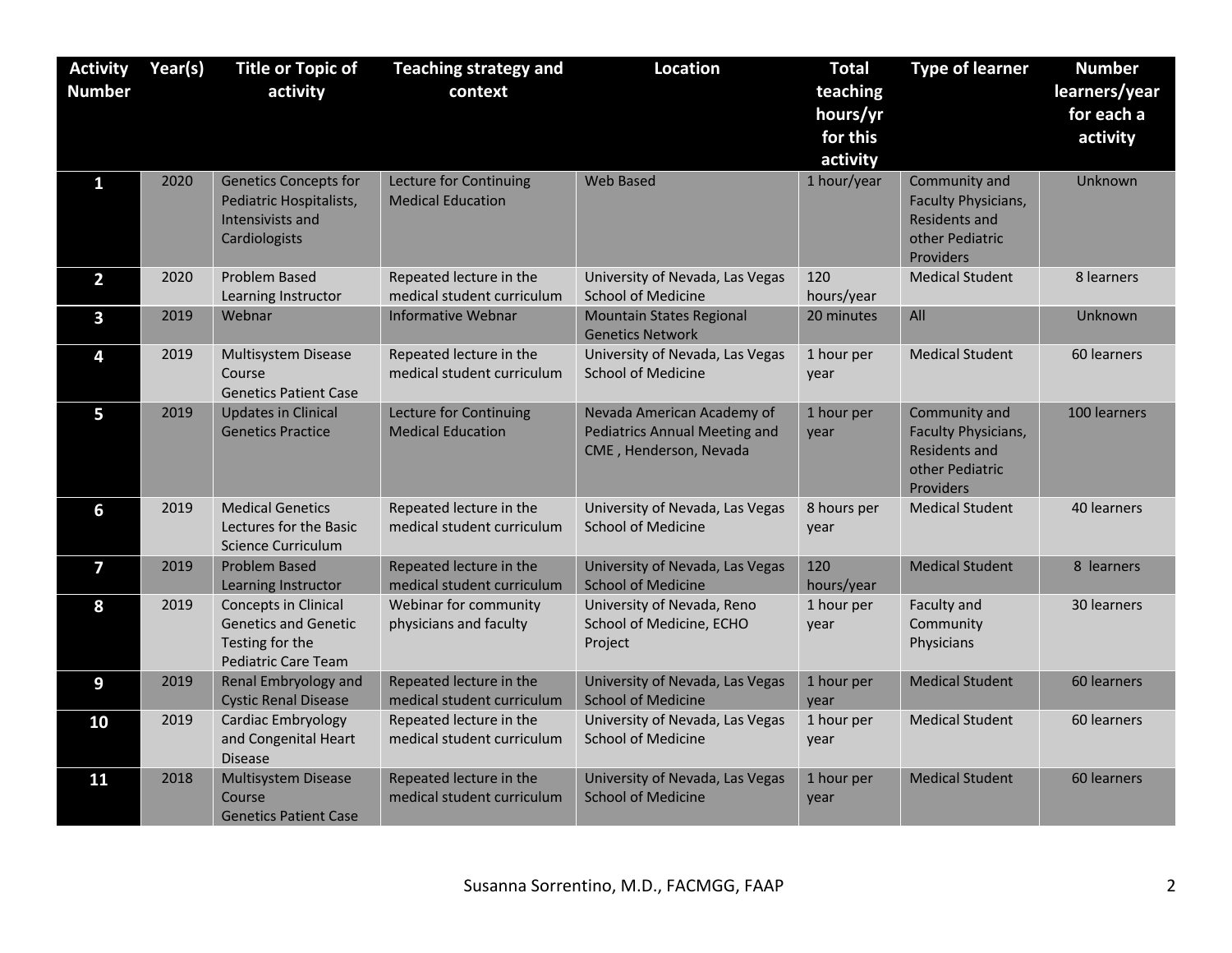| 12 | 2018          | Dysmorphology and<br>Craniosynostosis                                                                                                                        | <b>Pediatric Residency</b><br>Program Didactic Course                                       | University of Nevada, Las Vegas<br><b>School of Medicine Department</b><br>of Pediatrics                                                                | 1 hour per<br>vear  | <b>Pediatrics Resident</b>                                                                          | 30 learners  |
|----|---------------|--------------------------------------------------------------------------------------------------------------------------------------------------------------|---------------------------------------------------------------------------------------------|---------------------------------------------------------------------------------------------------------------------------------------------------------|---------------------|-----------------------------------------------------------------------------------------------------|--------------|
| 13 | 2018          | <b>Genetic Emergencies: A</b><br>Review of Inborn Errors<br>of Metabolism                                                                                    | <b>Department of Pediatrics</b><br><b>Grand Rounds</b>                                      | University of Nevada, Las Vegas<br><b>School of Medicine Department</b><br>of Pediatrics                                                                | 1 hour per<br>year  | <b>Pediatrics Resident</b>                                                                          | 40 learners  |
| 14 | 2018          | <b>Medical Genetics</b><br>Lectures for the Basic<br><b>Science Curriculum</b>                                                                               | Repeated lecture in the<br>medical student curriculum                                       | University of Nevada, Las Vegas<br><b>School of Medicine</b>                                                                                            | 8 hours per<br>vear | <b>Medical Student</b>                                                                              | 40 learners  |
| 15 | 2017          | The Emerging<br>Phenotype of SZT2<br><b>Gene Mutations</b>                                                                                                   | Northern California<br><b>Genetics</b><br>Exchange/Conference                               | Division of Genetics and<br>Metabolism/Department of<br>Pediatrics/Valley Children's<br>Hospital/Educational Affiliate of<br><b>Stanford University</b> | 1 hour per<br>year  | Medical Student,<br>Residents, Faculty<br>Physicians, Genetic<br>Counselors                         | 100 learners |
| 16 | 2017          | Inborn Errors of<br>Metabolism<br>Emergencies                                                                                                                | <b>Pediatric Resident Specialty</b><br><b>Lecture Series</b>                                | Department of Pediatrics, Valley<br>Children's Hospital, Educational<br>Affiliate of Stanford University                                                | 1 hour per<br>year  | Pediatrics<br>Resident                                                                              | 30 learners  |
| 17 | 2017          | Craniosynostosis and<br><b>Dysmorphic Features</b>                                                                                                           | <b>Pediatric Resident Specialty</b><br><b>Lecture Series</b>                                | Department of Pediatrics, Valley<br>Children's Hospital, Educational<br>Affiliate of Stanford University                                                | 1 hour per<br>year  | Pediatrics<br>Resident                                                                              | 30 learners  |
| 18 | 2017          | Understanding the Role<br>of Clinical Genetics &<br><b>Genetic Testing in Your</b><br>Practice: Present and<br>Future                                        | Valley Children's Hospital<br>Spring Symposium:<br>Sponsored CME Program<br>for Physicians  | Valley Children's Hospital,<br><b>Educational Affiliate of Stanford</b><br>University (Regional)                                                        | 2 hours per<br>year | Physician                                                                                           | 100 learners |
| 19 | 2015-<br>2016 | Indications and<br><b>Implications of Genetic</b><br>Consultation and<br><b>Testing for Patients</b><br>with Developmental<br><b>Disabilities and Autism</b> | Leadership Education in<br>Neurodevelopmental<br>Disabilities (LEND) Grand<br><b>Rounds</b> | Children's Hospital of Los<br>Angeles/LEND Sponsored<br>Program<br>(Regional)                                                                           | 1 hour per<br>year  | Physician,<br>resident,<br>psychology<br>student,<br>developmental<br>specialists and<br>therapists | 50 learners  |
| 20 | 2015-<br>2016 | Case conferences with<br>the division of pediatric<br>endocrinology                                                                                          | Quarterly interdisciplinary<br>case<br>conference                                           | Children's Hospital of Los<br>Angeles<br><b>Department of Pediatrics</b>                                                                                | 4 hours per<br>year | Resident                                                                                            | 20 learners  |
| 21 | 2015          | <b>Syndromes Associated</b><br>with Pulmonic Stenosis                                                                                                        | Noon Conference for<br><b>Pediatric Residents</b>                                           | Children's Hospital of Los<br>Angeles<br><b>Department of Pediatrics</b>                                                                                | 1 hour per<br>year  | Resident                                                                                            | 40 learners  |
| 22 | 2015          | <b>Differential Diagnosis</b><br>of Hypoglycemia in<br>Relation to Inborn<br><b>Errors of Metabolism</b>                                                     | Noon Conference for<br><b>Pediatric Residents</b>                                           | Children's Hospital of Los<br>Angeles<br><b>Department of Pediatrics</b>                                                                                | 1 hour per<br>year  | Resident                                                                                            | 40 learners  |